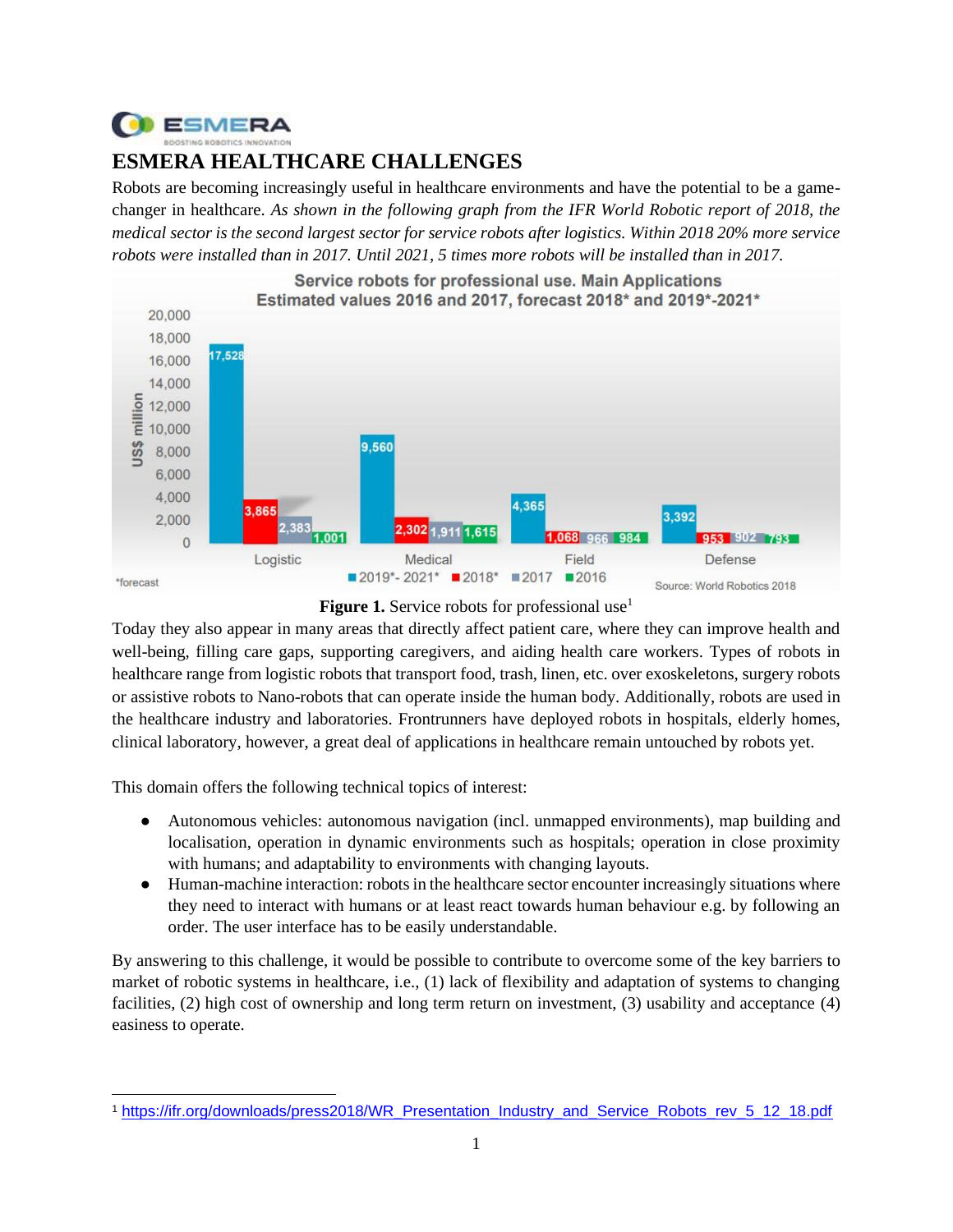Also, by solving these challenges, healthcare personnel, whether in care facilities or laboratories, will be supported in their daily work by automating tasks. It will be possible to automate tasks where no human is needed in order to relieve the personnel so that they can focus their work on more qualitative tasks e.g. spending more time with the patient.

The solution will have to fulfil the tasks of an assistive and/or clinical robot as described in the [Robotics](https://www.eu-robotics.net/cms/upload/topic_groups/H2020_Robotics_Multi-Annual_Roadmap_ICT-2017B.pdf)  [2020 Multi-Annual Roadmap:](https://www.eu-robotics.net/cms/upload/topic_groups/H2020_Robotics_Multi-Annual_Roadmap_ICT-2017B.pdf)

- **Assistive robotics:** The primary function of the robotic system is to provide assistive help either to carers or directly to patients either in a hospital or in a specialist care facility.
- **Clinical Robotics:** defined as robotic systems that support "care" and "cure" processes. Primarily in diagnosis, treatment, surgical intervention and medication, but also emergency healthcare. These robots are operated by clinical staff or other trained care personnel.

The solutions to be accepted by the market have to take into account usability, acceptability, cleanliness and autonomy with the tasks in order to relieve the healthcare sector.

As defined under healthcare and civil domains in the [Robotics 2020 Multi-Annual Roadmap,](https://www.eu-robotics.net/cms/upload/topic_groups/H2020_Robotics_Multi-Annual_Roadmap_ICT-2017B.pdf) the key abilities that are relevant for this challenge are:

## ● **Perception ability:**

- Detection of a specific object
	- Situation / activity monitoring allowing to "propose" assistive activities to the user
	- Learning and detection of objects and / or environment to be manipulated
	- Recognition of more than 10000 objects indoor
	- Reliable grouping of objects with small differences
	- Sensing of volume and other parameters
- Detection in a challenging environment
	- High-resolution multimodal perception and interpretation of objects, environments, persons and scenes
	- Reliable application in changing lighting conditions, indoor environment and for changing objects

## ● **Dependability:**

- A safe system, a robust system against failure
	- Reliable about service
	- Reliable in a changing environment
- Easy usability
	- For the commissioning
	- For daily life use and the interaction with the human
	- For other participants who are not familiar with the technology
	- Easy usability for service
	- Easy to clean

## ● **Autonomy**

- Relief of care personal
	- No human interaction needed but possible
	- Hands-free operation
	- Novel kinds of interfaces

## ● **Integration**

○ Standard software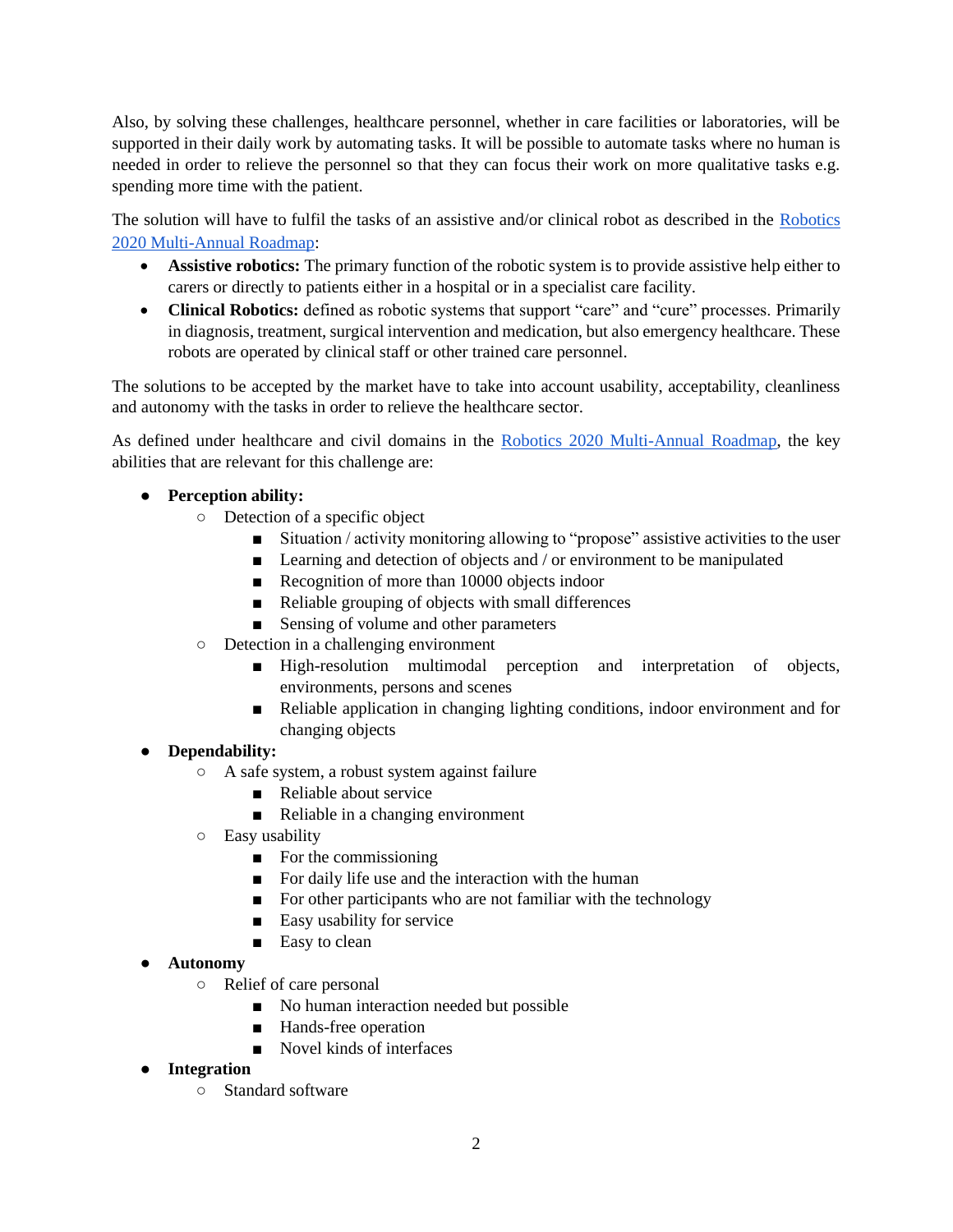- Easy integration into existing machinery
- Easy adaptability to changing conditions
- Plug and Play technology
- Modular robots
- **Interaction:** The systems have to work in close proximity to humans. Thus, the systems should be designed with inbuilt safety capabilities, as well as adequate interaction abilities.
	- Shared workspaces and human safety
		- Run around human and any other objects
		- Prioritize human safety
	- Recognition of and adaptation to human behaviour
- **Safety**
	- Safety certified OS
	- A safety certification procedure for software
	- Intrinsically safe systems (mechanical systems and actuators)
	- 3D supervision systems to ensure collision-free manipulation
	- Semantic analysis of situation allowing to avoid critical situations in advance
	- Hardware safety concept including redundant sensing, processing devices and certified safety controllers
	- Safety verification procedures to comply with ISO 13482 and medical guidelines
	- Use of materials which fulfil the hygienic standards

### ● **Mechatronics**

- Lightweight and energy-optimized design
- Modular design to adapt the robot to the environment
- Modular design to make a customized product
- Low-cost robots

#### ● **Navigation**

- Indoor 3D mapping
- 3D mapping and remapping with changes in the environment
- Local real-time mapping for safe manipulation close to humans
- Collision-free navigation and manipulation in dynamic environments
- Automatic path planning merging visual, robot sensors information and knowledge-based medical information

## ● **Cognitive abilities and Natural Interaction**

- Context understanding, situation awareness
- Accurate and secure grasping of all sort of material and objects of different shape, texture, size and weight
	- Handling fragile objects
- Automatic set of grasping posture in daily activities, making the system disappearing.
- Multi-system, user procedure planning and task allocation, online procedure evaluation, re-planning and instructing, multi-expert diagnosis
- Supervised learning from experience of new behaviour, of user preferences

## ● **Action Planning**

- Multi-modal emotion understanding
- Understanding of tasks and environments
- Workflow planning (sequence of tasks)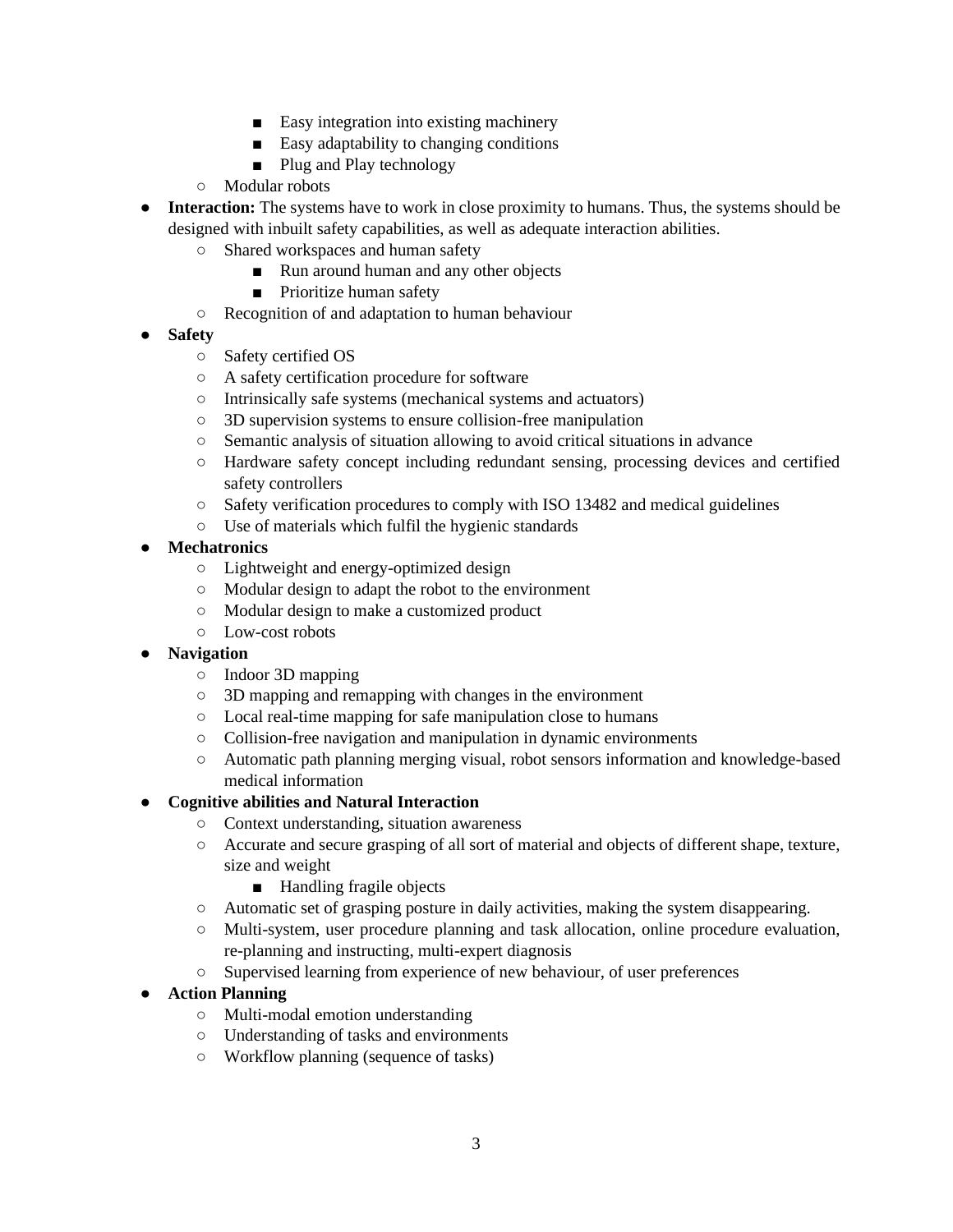ESMERA has identified following challenges as potential scenarios that proposals can use to develop and test their innovative ideas. Under each Healthcare challenge, ESMERA propose two options of industrial challenges that can be solved, option a) ESMERA proposed challenge and option b) Open challenge.

## Healthcare Challenge 1: Precise measurement and sorting within special conditions

Perception technology provides a robot with the means to measure and interpret its environment. Especially in healthcare, this perception is required within special condition. In order to enable intelligent behaviour, perception technologies process raw sensor measurements to infer additional information and represent sensor data in a useful way. Additionally under some conditions sorting of this biomedical samples as described in [Robotics 2020 Multi-Annual Roadmap](https://www.eu-robotics.net/cms/upload/topic_groups/H2020_Robotics_Multi-Annual_Roadmap_ICT-2017B.pdf) is relevant as well. The developed systems have to be able to operate with(in) organic objects and soft objects. This challenge focuses on technologies and systems that allow robots to handle arbitrary objects of varying geometry and weight while requiring only a few to no user input.

It is expecting from the solution to fulfill the following metrics:

- **Precision of measurement:** This KPI can be considered in two main topics as follows:
	- o Precise measurement within given boundary conditions: In healthcare precise measuring is very important. It is used in the production of medicine but also for lab tests or in other areas. The number of possible lab tests in a hospital is more than  $1500<sup>2</sup>$ . For a lot of them, the patient gives a blood sample and different tests are carried out. For the tests, different liquids have to be separated into different tubes (aliquoting process). This precise measurement should be done by a robot to increase accuracy, reliability and could already give some lab results through using new testing methods while separating the liquids. For these processes, the measurement unit has to be part of the existing machinery. This means there are given boundary conditions which have to be fulfilled, e.g. size, communication system, etc.
	- o Measurement of specific parameters based on optical difference: Within laboratories, specific items have to be sorted in different categories. The sorting conditions are no standard parameter where common technologies (e.g. sort by size) can be used. The objects to sort have different optical appearance how they differentiate from each other. The robot should detect different categories based on the optical difference. Additionally, the task for the robot is to separate these objects without damaging them.
- **Cautiousness of handling objects:** It is expected from the system to have accurate and secure grasping of all sort of material and handle them without damage on the material.
- **Adaptability to handle different objects:** It is expected form the system to have accurate and secure grasping of all sort of material and objects of different shape, texture, size, weight, etc.

Under the above challenge, ESMERA project proposes two options. The proposer must address at least one of these challenges although addressing more than one or highlighting where elements of the proposed system could be used for the benefit of more than one system would be beneficial.

**A) ESMERA proposed challenges:** this challenge is extracted from *two* industrial use case which are:

<sup>2</sup> <https://labtestsonline.org/tests/thiopurine-methyltransferase-tpmt>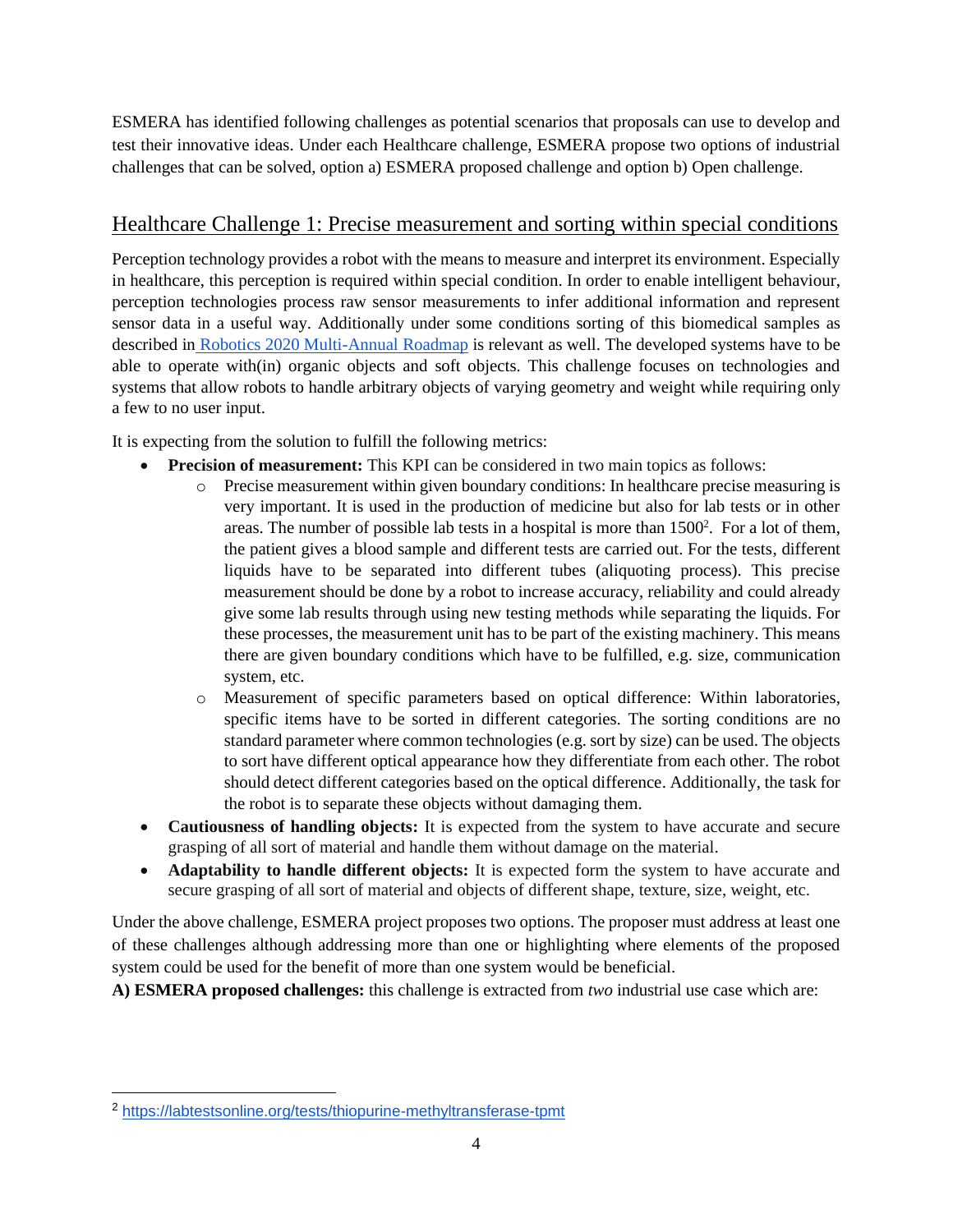#### **HEALTHCARE CHALLENGE 1. A1 (H1.A1)**

**Liquid Volume Detection in Automated Pipetting Units:** Automation lines introduced in clinical laboratories and hospitals are often composed by a transport system that brings the tubes from check-in robots to other many pre-analytical robots/modules; after that the tubes are presented to third parties' analysers, and then managed by other robotic modules for storage, reruns or disposal. This is done without human intervention, to avoid errors that repetitive tasks usually bring.

In these automation lines, one of the core robots is the pipetting unit, that aliquots the liquid from a primary tube to secondary others to be sent to different analysers (aliquoting process) or aliquots the liquid from different primary tubes to the same secondary one to concentrate test checks (pooling process).

This challenge is provided by the company [Inpeco.](https://www.inpeco.com/en/)

### **HEALTHCARE CHALLENGE 1. A1 (H1.A2)**

**Detection of male and female mosquitoes:** The goal is to have a technology that can separate males from females with an ability to process several million mosquitoes per day.

The length of the adult is typically between 3mm and 6mm. The smallest known mosquitoes are around 2 mm  $(0.1 \text{ in})$ , and the largest around 19 mm  $(0.7 \text{ in})$ Mosquitoes typically weigh around 5 mg<sup>3</sup>. All mosquitoes have slender bodies with three segments: a head, a thorax and an abdomen.

The robot should be able to discriminate the mosquito males from the mosquito females when transported on a conveyor belt. Measurement of success is a false positive result below 0.1%;

The ultimate goal is to physically separate them in two containers (one of males the other of females), without damaging them.



**Figure 1:** Aliquoting module



**Figure 2:** Pipetting unit and tube and tip



**Figure 3** Anatomy of adult mosquito

This challenge is provided by the company C.A.A. ["Giorgio Nicoli" S.r.l..](https://www.caa.it/en)

<sup>3</sup> Krinsky, W. L. (2013). Medical Entomology for Students. Proceedings of the Entomological Society of Washington, 115(1), 112-115.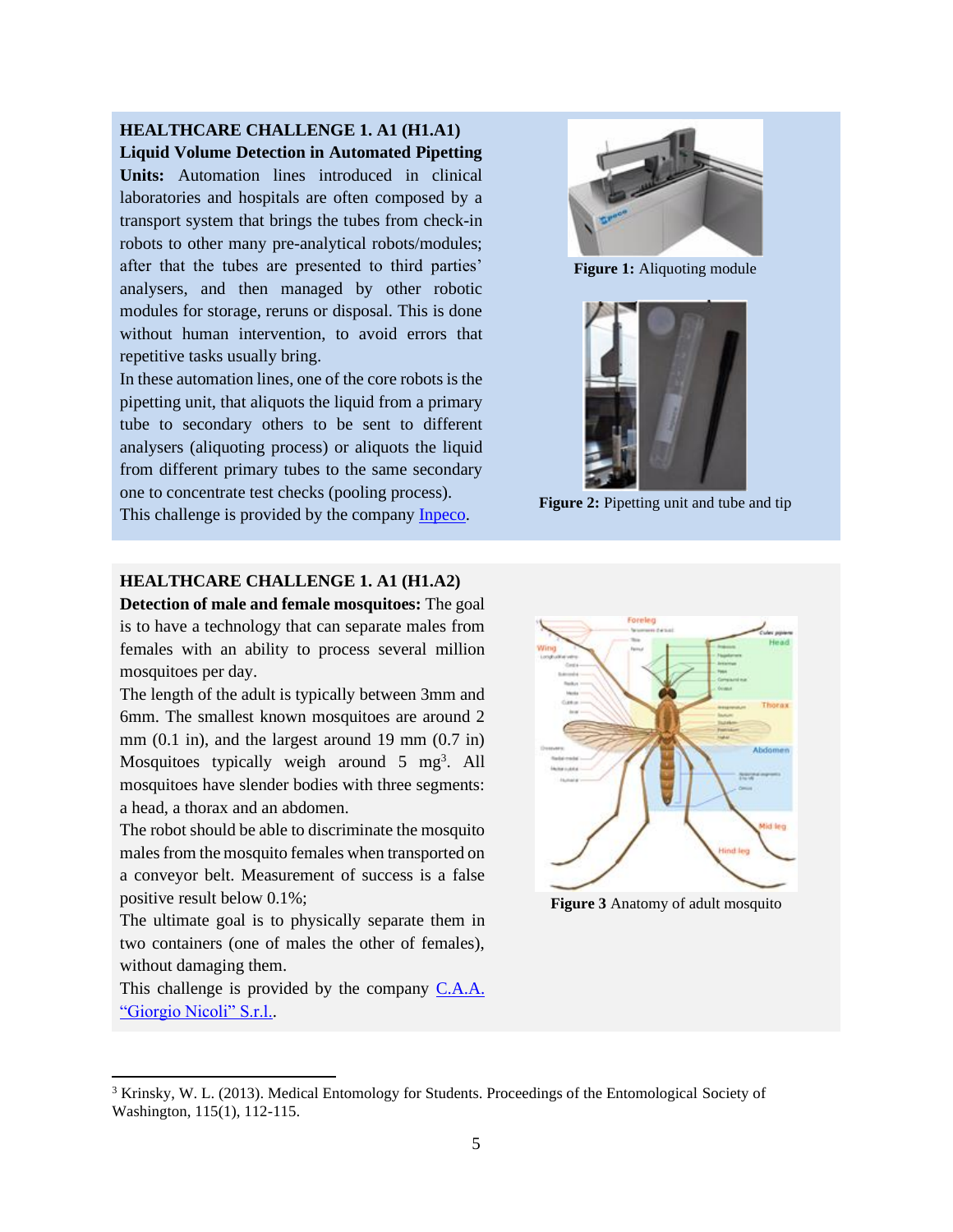## **B) Open challenge (HEALTHCARE CHALLENGE 1.B (H1.B))**

Any other proposal for similar technologies is eligible for funding, provided that a thorough explanation of the industrial needs is presented. The proposals will also have to clearly identify the state of the art in commercially available solutions and highlight the differences/advances over it. More specific each proposal in order to be in line with the ESMERA requirements has to provide:

- Clear indication of the company, institution or other that are in need of the proposed solution (no funding is allocated to challenge providers)
- Description of the problem that the company or companies need to be solved.
- Proof that currently there is no comparable solution (concept or approach, performance, cost...) in the market.

The healthcare sector offers exhaustive areas for potential robotic solutions. The following suggestions are examples of possible challenges that have been identified outside ESMERA. For this problem, ESMERA cannot offer a challenge provider (thus no extra points will be assigned during evaluation). Applicants interested in submitting a proposal for the below challenges will need to find a challenge provider and show that their product is relevant for the market.

## Healthcare Challenge 2: Cleaning

The spread of infectious disease from hands and surfaces has a great impact on the spread of infections in the healthcare industry. Furthermore, 60% of German nursing homes experience bad hygiene, especially regarding food leftovers that in some cases are simply ignored. Additionally, patients often suffer from bad oral hygiene because employees' lack of time, prioritisation and competencies. Especially time-consuming or routine tasks are not done appropriately enough. Automatic cleaning solution exists on the market today, but they do not fulfil the demand, users request fully automated systems. Some examples in this category are:

- **Cleaning of wheelchairs, toilet chairs, beds and nightstands:** This theme was chosen because the employees experience this task as time consuming. Employees do not appreciate the task as they e.g. are forced into ergonomically incorrect positions. Furthermore, there is not enough time allocated for the tasks and it causes a lack of sufficient cleaning which raises the risk of transmitted infections.
- **Cleaning of patients' hands:** Cleaning of patients' hands is lacking in the everyday routines of the employees. This includes cleaning of hands after use of the toilet, before and after eating, etc.
- **Cleaning of dentures:** This task is mainly done quickly and not too often. The fact that the employees de-prioritize the task, can be offensive to the patient. Furthermore, the lack of cleaning of dentures can cause bacteria in the mouth cavity and pneumonia.

Please consider **HEALTHCARE CHALLENGE 2.B (H2.B))** ID for this challenge.